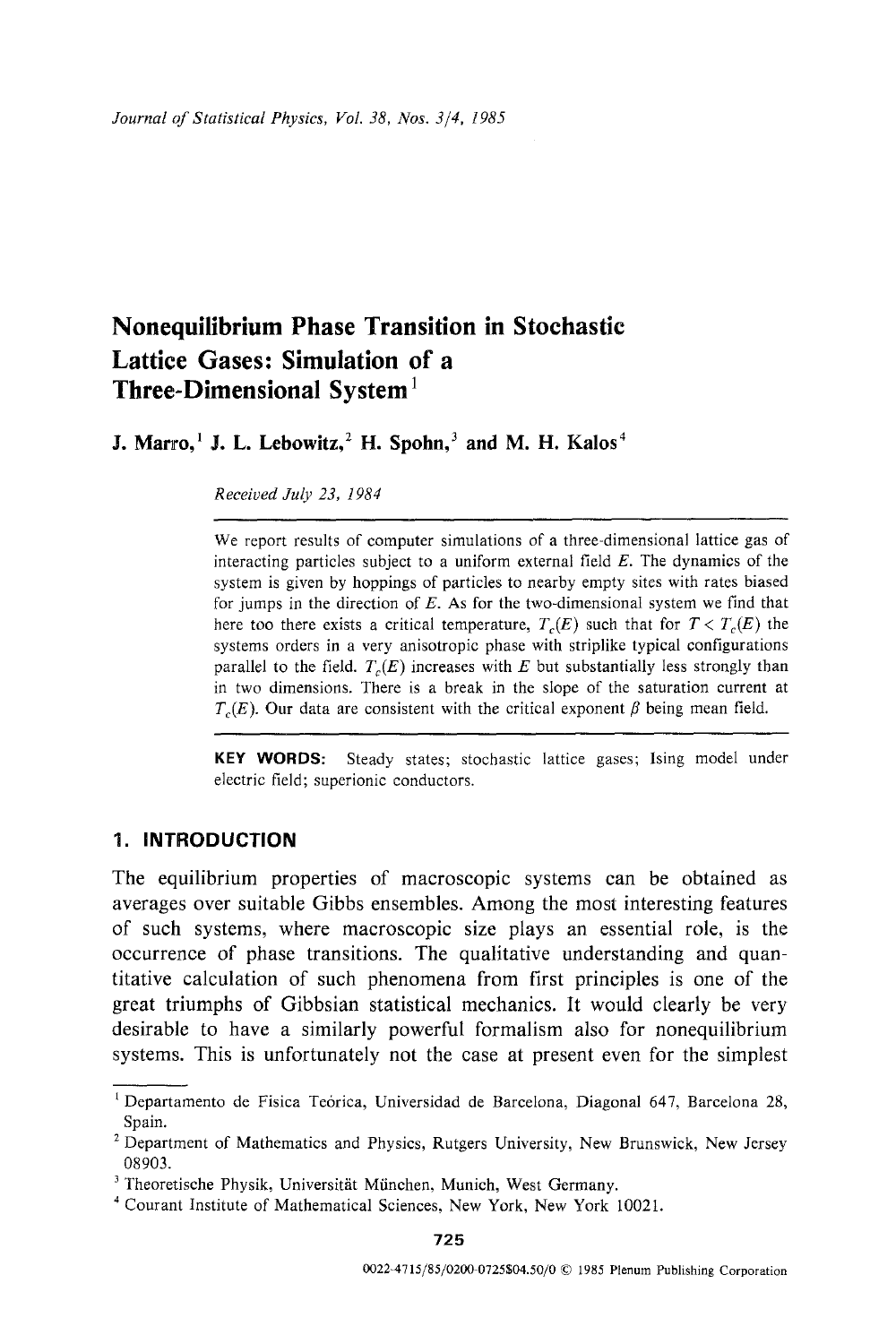models. It therefore appears useful to find out information about the nature of possible phase transitions in nonequilibrium systems through computer simulations. This note describes the result of such a study. It is an extension of the work described in detail in Refs. 1 and 2, where we studied the steady state of a stochastic lattice gas in two dimensions subject to a uniform external field  $E$ . The model is defined as follows. We consider a hypercubic lattice in d dimensions with periodic boundary conditions containing  $N = L<sup>d</sup>$ sites and  $\rho N$  particles. The microscopic configuration of the system is specified by giving the occupation at all lattice sites,  $\eta = {\eta_i}$  with  $\eta_i = 0, 1$ corresponding to site *i* empty or occupied and with  $\sum_i \eta_i = pN$ . The statistical state of the system is described by a probability distribution  $P(n)$ on the configurations of the system.

The configurations  $\eta$  evolve according to a stochastic hopping dynamics. In the absence of an electric field, this is the familiar kinetic lattice gas or Ising model with Kawasaki-type dynamics which leads to an equilibrium state specified by

$$
P_{\rm eq}(\eta) = \exp[-H(\eta)/k_B T] \bigg/ \sum_{n} \exp[-H(\eta)/k_B T]
$$

where T is the temperature and  $k_B$  Boltzmann's constant. The interaction energy  $H$  is assumed for simplicity to involve only nearest-neighbor sites, with periodic boundary conditions,

$$
H(\eta) = -4J \sum_{|i-j|=1} \eta_i \eta_j
$$

We consider only attractive interactions,  $J > 0$ . For  $\rho = 0.5$  and  $d = 3$ , the case we shall study here, the (infinite) system with  $E = 0$  undergoes a phase transition at a critical temperature  $k_B T_c \approx 4.5J$ .

The field  $E$  induces a preferential hopping in the field direction leading to a nonequilibrium steady state with a uniform density and a net current. If we follow the Monte Carlo prescription of Metropolis *et al., (3)* the bias is most naturally introduced by adding to the potential energy difference, *AH,*  the work done by the electric field in a jump. This yields the rates for an exchange of the occupations at sites i and  $i + e$  in the configuration  $\eta$  as

$$
c(i, i + e, \eta) = \begin{cases} 1, & \text{if } \Delta H - (\eta_i - \eta_{i+e})e \cdot qE \le 0 \\ \exp[-(\Delta H - (\eta_i - \eta_{i+e})e \cdot qE)/k_B T], & \text{otherwise} \end{cases} \tag{1.1}
$$

Here e is a unit vector in the lattice,  $|e|=1$ , and  $q(\langle 0 \rangle)$  is the charge. Only nearest-neighbor jumps occur.

In two dimensions all properties studied depend monotonically on the strength of the field and the temperature dependence turned out to be the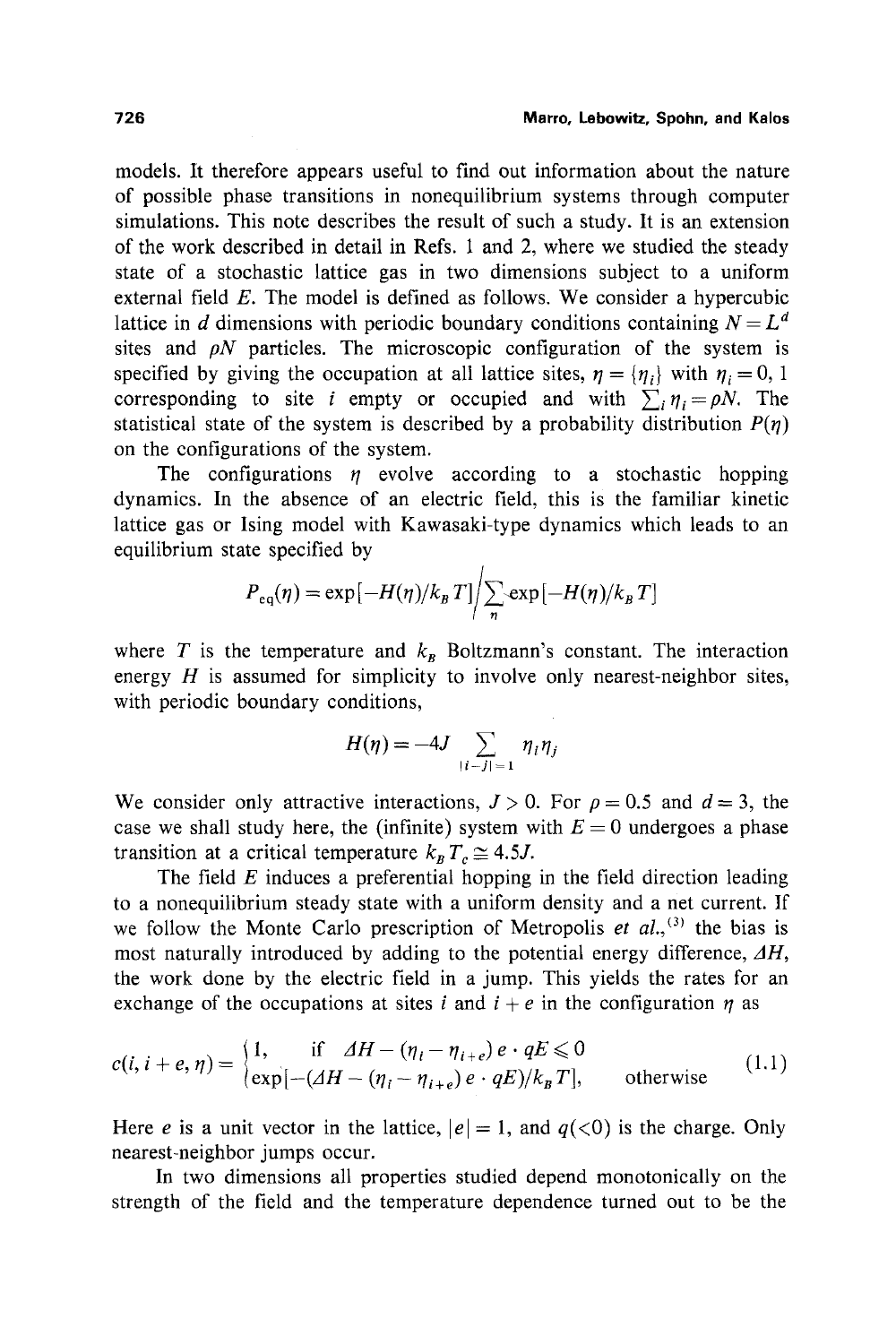#### **Nonequilibriurn Phase Transition in Stochastic Lattice Gases 727**

more interesting one. Therefore we study here only the case of a strong field,  $E \rightarrow \infty$ , and the temperature is the only parameter to be varied. The E field is directed along the positive z axis ( $d = 3$ ). Then for  $E = \infty$  (1.1) simply means that jumps in the  $+z$  direction are always performed, jumps in the  $-z$ direction are forbidden, whereas jumps in the *x-y* planes are governed by the usual equilibrium Monte Carlo rates  $\dot{a}$  *la* Metropolis with no electric field, i.e.

$$
c(i, i + e_z) = 1, \t c(i, i - e_z) = 0
$$
  
\n
$$
c(i, i + e) =\begin{cases} 1, & \text{if } \Delta H \le 0 \\ \exp[-\Delta H/k_B T], & \text{if } \Delta H > 0, e_{\alpha} = \pm e_x, \pm e_y \end{cases}
$$
(1.2)

where  $e_{x(y,z)}$  are the unit vectors along the positive  $x(y, z)$  axis.

We argued in Ref. 2 that of the multitude of possible rates the physically acceptable ones should satisfy *locally* detailed balance and should be a function of the energy difference, the work done by the field included. The rate (1.l) satisfies these conditions and provides many exchanges per unit time. We refer to Ref. 2 for a more detailed discussion of these points.

## **2. COMPUTER SIMULATION**

We carried out computer simulations on a simple cubic lattice of sides  $L = 30$ , with periodic boundary conditions, at density 0.5. The field E was set equal to  $\infty$  and the temperature ranged from 0.6T<sub>c</sub> to 2T<sub>c</sub> (T<sub>c</sub> always refers to the critical temperature at equilibrium.). Starting with a random configuration of 13,500 particles we implemented (1.1) and waited long enough, on the order of  $10<sup>4</sup>$  Monte Carlo time steps, until a steady state is reached. (A time steps equals to 13,500 attempted exchanges.)

In two dimensions (with  $E = \infty$ ) we found that at a temperature of roughly  $1.3T_c$ , the system undergoes a phase transition in which the system segregates in dense fluid phase and a vapor phase. Unlike in thermal equilibrium the fluid-vapor system is strongly anisotropic with typical configurations being striplike in the direction of the field. This basic physical phenomenon persists in three dimensions. Below the transition temperature strips form along the *z* axis. In the  $x-y$  planes there is no preferred direction. Therefore cross sections of typical configurations orthogonal to the field look roughly like a typical cluster in equilibrium at the corresponding temperature.

To be more quantitative we display in Fig. 1 histograms for the occupation number of columns along the z direction at  $T/T_c = 0.6, 0.9, 1.0$ , and 1.5. Because  $p=0.5$  the graphs are symmetric around  $n=15$  and therefore only one half is shown. From these histograms we conclude that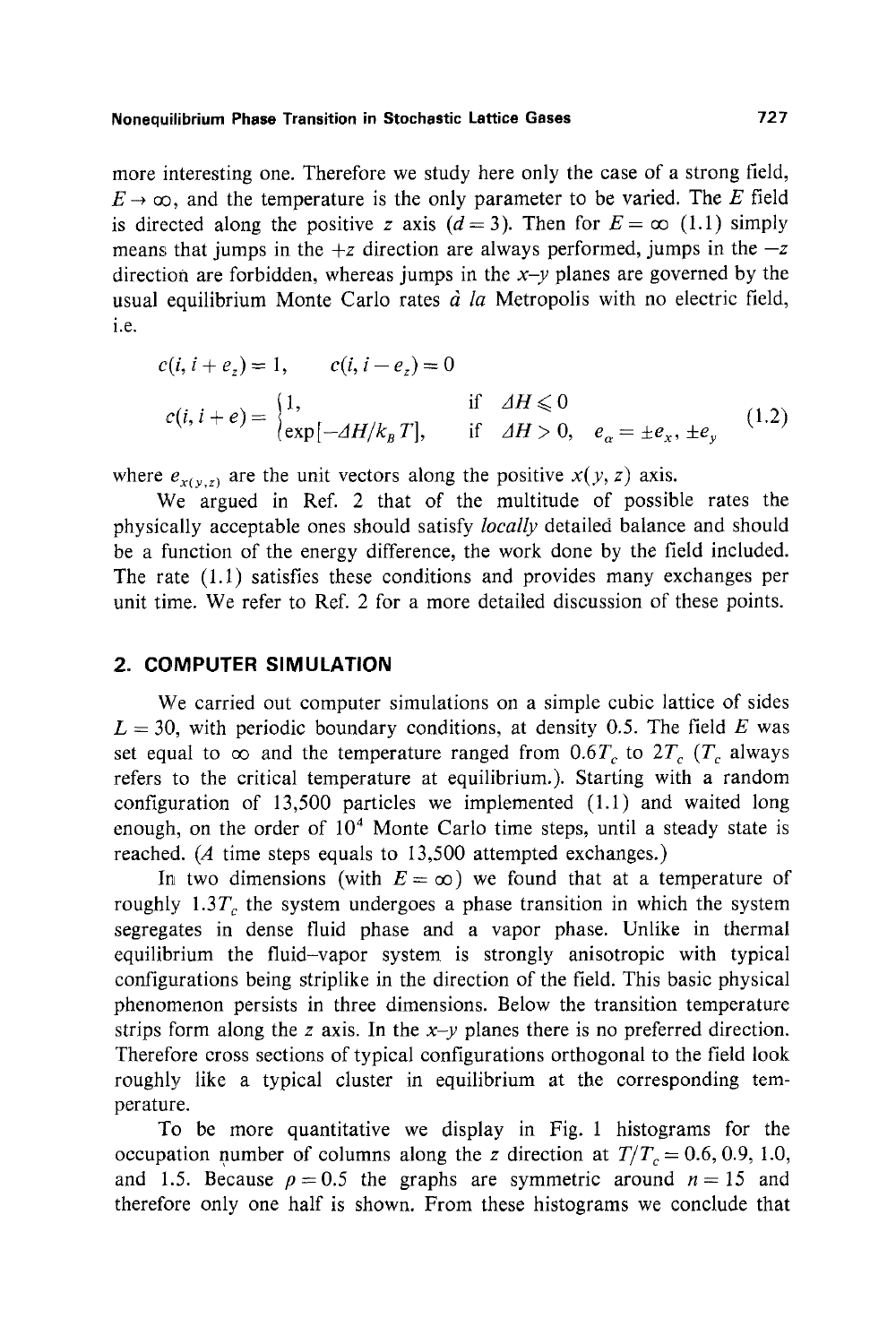

Fig. 1. Histograms for the occupation number of columns along the field direction at  $T/T_c = 0.6(a)$ , 0.9(b), 1.0(c), and 1.5(d) and saturation field. The vertical axes represent the percentage of particles in the system being located in columns along the field direction each having  $n = 0, 1, 2,...$  The horizontal axis is for n. Because of symmetry when  $\rho = 1/2$  (the case of interest here) columns with *n* occupied sites and  $(30 - n)$  vacants are considered equivalent to columns with *n* vacants and  $(30 - n)$  occupied sites; therefore only  $n \le 15$  is shown. Because such symmetry does not exist for  $n = 15$ , contributions for  $n = 15$  were doubled in compiling the histograms.

ordering sets in around  $T_c$ . The low-temperature histograms are characteristic for striplike configurations. For example, at  $0.6T_c$  more than  $3/4$  of the columns contain either  $0, 1, 2$  or  $28, 29, 30$  particles which is distinctively different from thermal equilibrium at  $0.6T_c$ . Our interpretation is further confirmed by the structure function  $S(k_x, k_y, k_z = 0)$  for the same values of temperature; cf. Table I.

The natural-order parameter is the difference in density between the particle-rich and particle-poor phases. If we define the vertical and horizontal "magnetization squared" as

$$
M_{v}^{2} = \frac{1}{L^{2}} \sum_{x,y=1}^{L} \left[ \frac{1}{L} \sum_{z=1}^{L} (2\eta_{x,y,z} - 1) \right]^{2}
$$
 (2.1)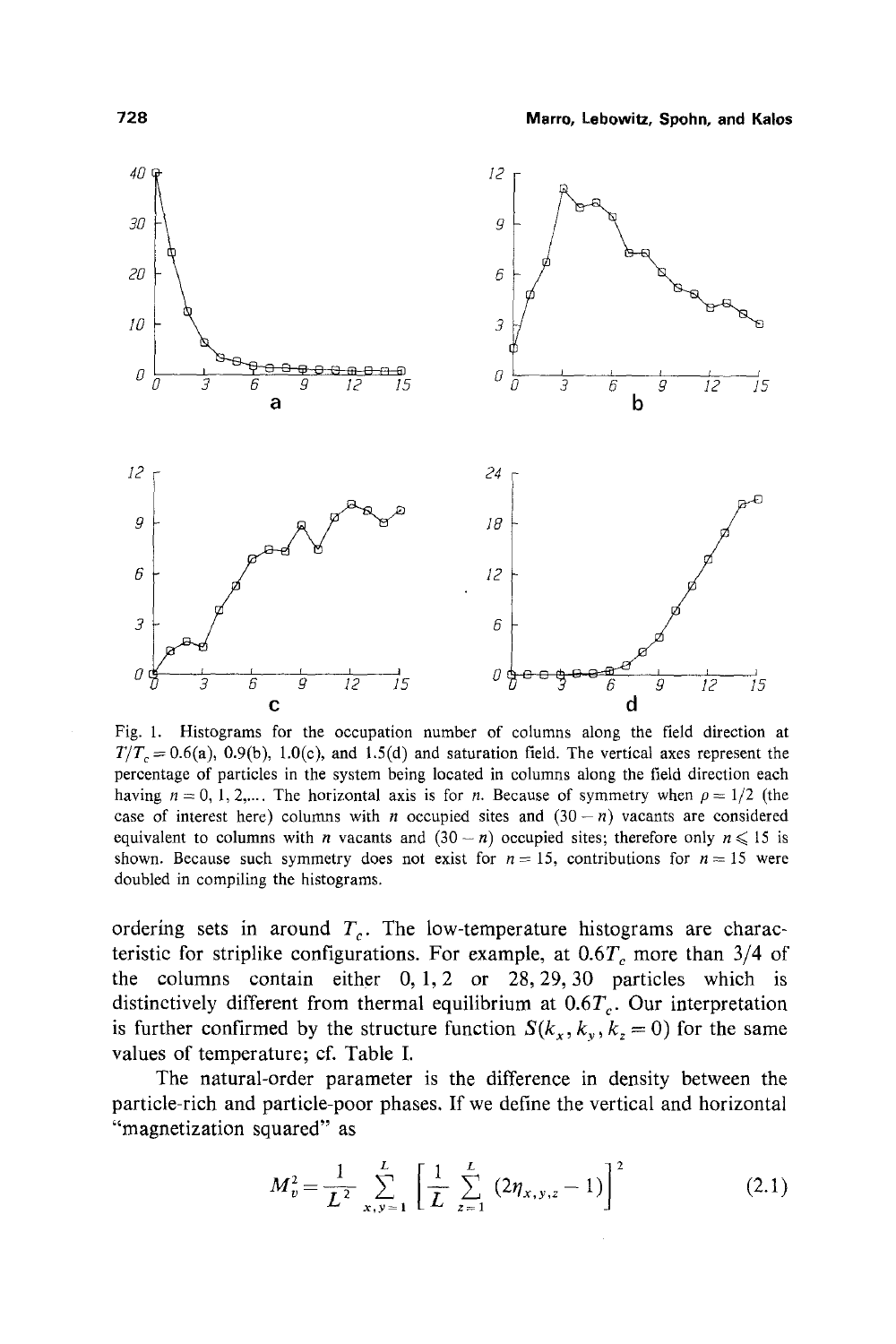| (a) $T = 1.5T_c$                                                                          |                                                                               |                                                                                   |                                                                                                           |                                                                   |                                                                                                  |  |  |
|-------------------------------------------------------------------------------------------|-------------------------------------------------------------------------------|-----------------------------------------------------------------------------------|-----------------------------------------------------------------------------------------------------------|-------------------------------------------------------------------|--------------------------------------------------------------------------------------------------|--|--|
|                                                                                           | $\frac{30}{2\pi}k_x$                                                          |                                                                                   |                                                                                                           |                                                                   |                                                                                                  |  |  |
| $\frac{30}{2\pi}k_y$                                                                      | $\mathbf 0$                                                                   | $\mathbf{I}$                                                                      | $\overline{\mathbf{c}}$                                                                                   | 3                                                                 | $\overline{\mathcal{L}}$                                                                         |  |  |
| $\mathbf 0$<br>$\mathbf{1}$<br>$\begin{array}{c} 2 \\ 3 \\ 4 \end{array}$                 | $\boldsymbol{0}$<br>5<br>$\boldsymbol{6}$<br>$\mathfrak{z}$<br>$\overline{a}$ | 9<br>$\overline{\mathbf{4}}$<br>$\begin{array}{c} 3 \\ 3 \\ 3 \end{array}$<br>(b) | $\overline{\mathbf{4}}$<br>$\frac{3}{3}$<br>$\overline{\mathbf{4}}$<br>$T = T_c$<br>$\frac{30}{2\pi} k_x$ | 5<br>3<br>$\overline{\mathbf{4}}$<br>$\overline{\mathbf{c}}$<br>3 | $\overline{\mathbf{4}}$<br>$\begin{array}{c} 3 \\ 2 \\ 2 \end{array}$<br>$\overline{\mathbf{3}}$ |  |  |
| $\frac{30}{2\pi}k_y$                                                                      | $\mathbf{0}$                                                                  | $\,$ I                                                                            | $\overline{c}$                                                                                            | $\overline{3}$                                                    | $\overline{\mathbf{4}}$                                                                          |  |  |
| $\mathbf{0}$<br>$\mathbf{1}$<br>$\begin{array}{c} 2 \\ 3 \\ 4 \end{array}$                | $\mathbf{0}$<br>168<br>189<br>16<br>10                                        | 8<br>141<br>14<br>22<br>12                                                        | 32<br>58<br>72<br>$\overline{7}$<br>$\overline{7}$                                                        | 23<br>32<br>21<br>5<br>5                                          | $\overline{\mathbf{4}}$<br>8<br>$\overline{7}$<br>5<br>$\overline{6}$                            |  |  |
|                                                                                           | (c)<br>$T = 0.9T_c$<br>$\frac{30}{2\pi}k_x$                                   |                                                                                   |                                                                                                           |                                                                   |                                                                                                  |  |  |
| $\frac{30}{2\pi}k_y$                                                                      | $\mathbf{0}$                                                                  | $\mathbf 1$                                                                       | $\overline{2}$                                                                                            | $\overline{\mathbf{3}}$                                           | $\overline{4}$                                                                                   |  |  |
| $\mathbf{0}$<br>$\mathop{1}\limits$<br>$\overline{c}$<br>$\overline{3}$<br>$\overline{4}$ | $\mathbf{0}$<br>29<br>2592<br>55<br>10                                        | 38<br>666<br>35<br>12<br>$\overline{5}$                                           | 168<br>263<br>$\overline{\mathcal{L}}$<br>12<br>$\overline{2}$                                            | 69<br>30<br>13<br>10<br>$\overline{\mathbf{3}}$                   | 16<br>8<br>$\overline{4}$<br>11<br>$\overline{4}$                                                |  |  |
|                                                                                           | $T = 0.6 T_c$<br>(d)<br>$\frac{30}{2\pi}k_x$                                  |                                                                                   |                                                                                                           |                                                                   |                                                                                                  |  |  |
| $\frac{30}{2\pi}\,k_y$                                                                    | $\boldsymbol{0}$                                                              | $\bf{l}$                                                                          | $\sqrt{2}$                                                                                                | $\mathfrak{Z}$                                                    | $\overline{4}$                                                                                   |  |  |
| $\mathbf{0}$<br>$\begin{array}{c} 1 \\ 2 \\ 3 \\ 4 \end{array}$                           | $\mathbf{0}$<br>275<br>391<br>102<br>12                                       | 880<br>1655<br>31<br>5<br>18                                                      | 36<br>121<br>62<br>14<br>$\overline{\mathbf{4}}$                                                          | 19<br>31<br>29<br>$\overline{\tau}$<br>$\overline{\mathbf{4}}$    | 13<br>14<br>13<br>$\overline{7}$<br>$\overline{4}$                                               |  |  |

| Table I. Structure Function S( $k_{\mathbf{x}^{\prime}}$ , $k_{\mathbf{y}^{\prime}}$ $k_{\mathbf{z}}$ = 0) at the Same Temperatures |  |
|-------------------------------------------------------------------------------------------------------------------------------------|--|
| as the Histograms of Fig. 1                                                                                                         |  |

<sup>a</sup> The meaning of  $k_z = 0$  is to count the number of particles in each column and to compute then the structure function of the resulting two-dimensional density profile. For  $k_x, k_y \geqslant$  $5(2\pi/30) S(k)$  exhibits no particular structure. Therefore we display only  $k_x, k_y = 0, 1, 2, 3, 4$  $(2\pi/30).$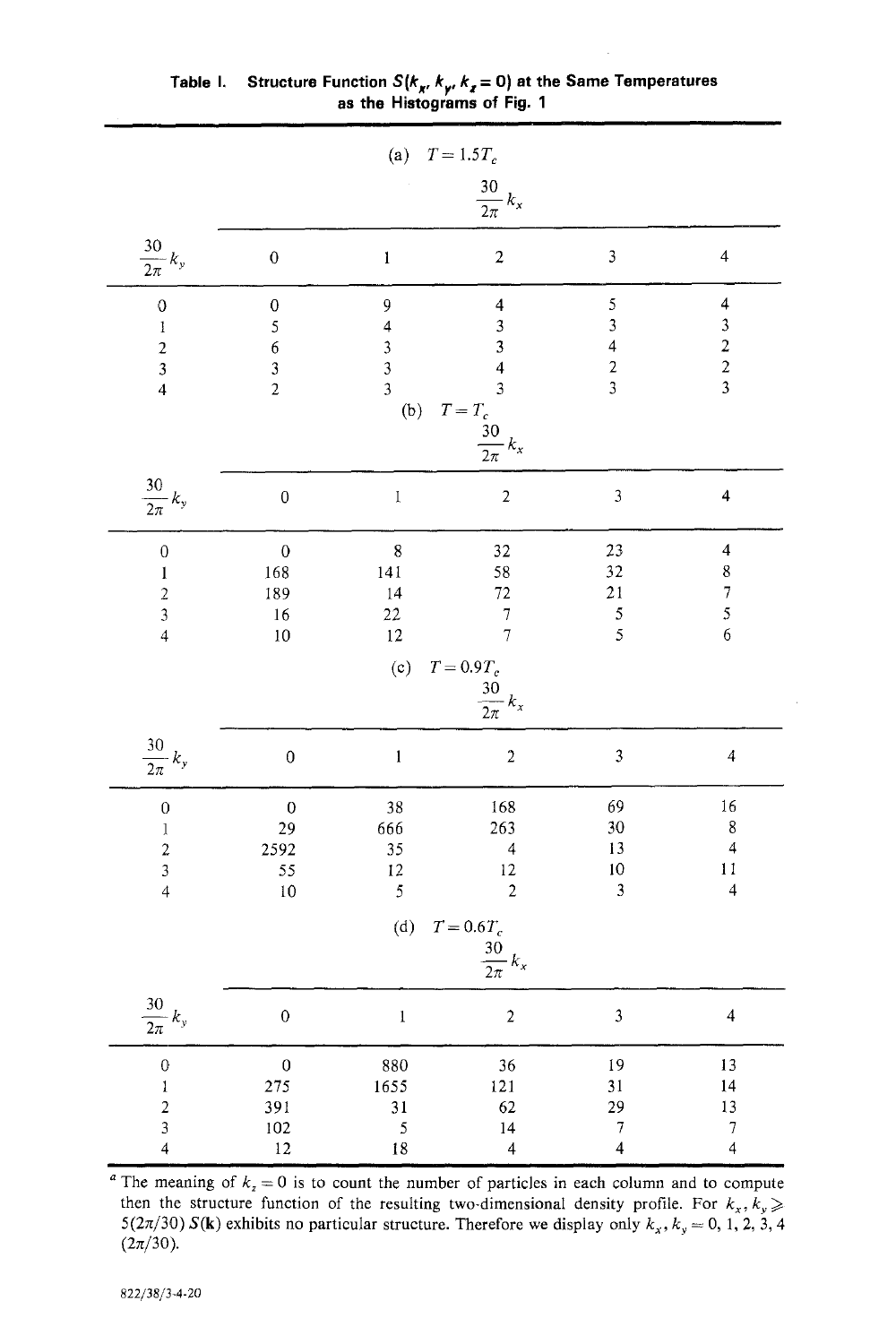and

$$
M_h^2 = \frac{1}{L} \sum_{z=1}^L \left[ \frac{1}{L^2} \sum_{x,y=1}^L (2\eta_{x,y,z} - 1) \right]^2
$$
 (2.2)

then the order parameter may be defined by

$$
\Delta \rho = (M_v^2 - M_h^2)^{1/2} \tag{2.3}
$$

If the alignment was perfect, then  $\Delta p = 1$ , while in the isotropic case (e.g., at infinite temperature)  $\Delta \rho = 0$ .  $\Delta \rho$  is given in Fig. 2.

According to the mean-field-type theory of van Beijeren and Schulman<sup>(3)</sup> the critical temperature at  $E = \infty$  and density 1/2 increases with dimension but the relative change  $[T_c(E = \infty) - T_{c,m}]/T_{c,m}$ , where  $T_{c,m}$ is the mean field critical temperature, decreases with increasing dimension. Our results show that this prediction is qualitatively correct.

To locate the critical temperature it is convenient to have a bulk quantity which is singular at  $T_c$ . In our model the average current seems to serve this purpose. Because it is obtained by averaging over all bonds parallel to the z axis its fluctuations are small. Van Beijeren and Schulman predict that the current at  $E = \infty$  stays constant all the way to  $T_c(\infty)$  and then drops roughly linearly. We plot in Fig. 3 the saturation current  $j(T)$ 



Fig. 2. Order parameter  $\Delta \rho$  versus  $T/T_c$  at saturation field. The open circles are included for comparison and represent Binder's Monte Carlo results<sup>(5)</sup> for a simulation of the threedimensional Ising model on a  $12 \times 12 \times 12$  lattice. The full curve is the spontaneous magnetization for the infinite system as obtained from series expansions.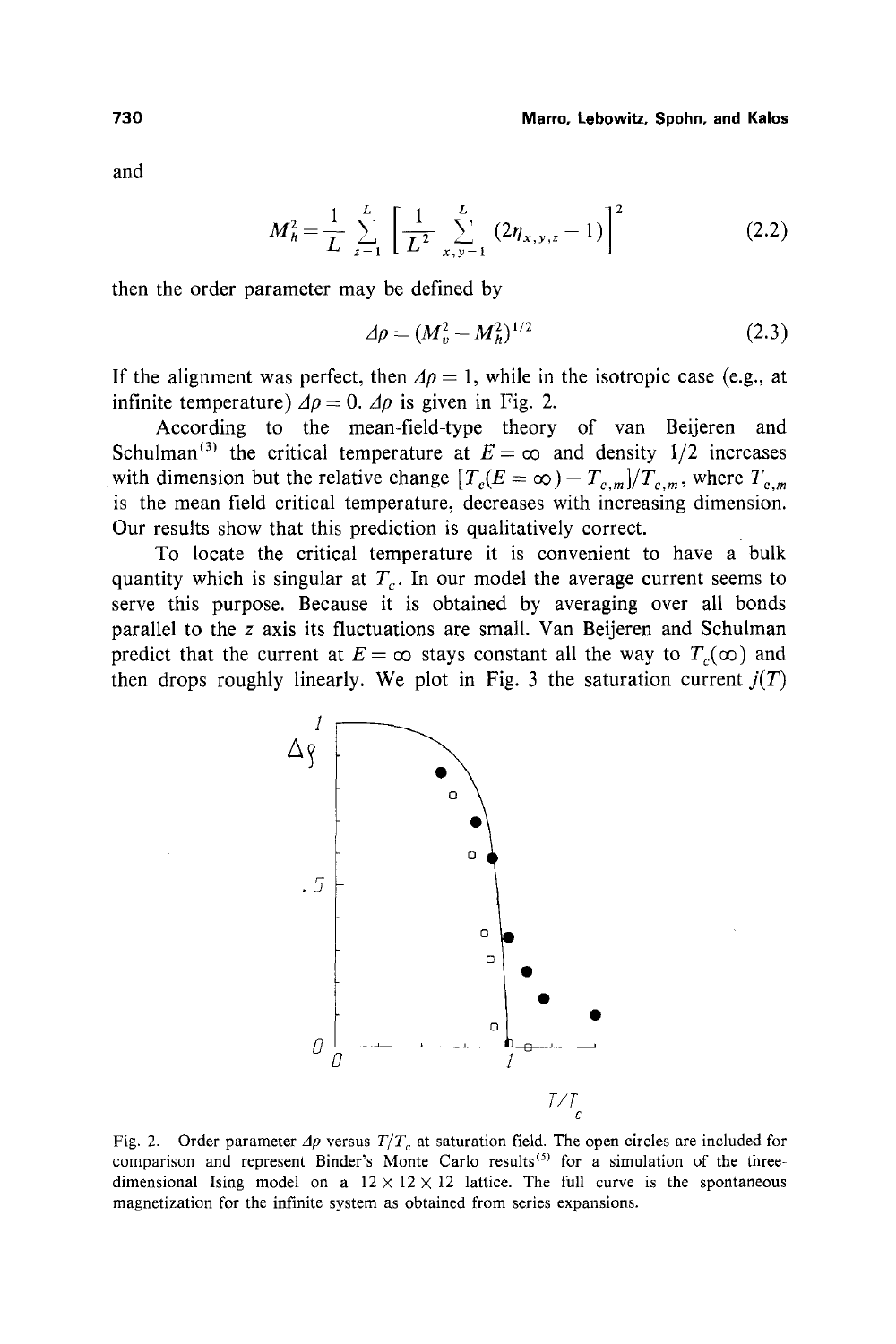

Fig. 3. Average saturation current  $(E = \infty)$  versus  $T/T_c$  normalized by the average current at infinite temperature. The full circles represent the results for three dimensions. For the sake of comparison we also include the two-dimensional result (open circles).

normalized by its value at infinite temperature. There seems to be a break in its slope around  $T_c$  consistent with the information from the histograms. For comparison we also included the data of the two-dimensional system. The break at 1.3T<sub>c</sub> is quite pronounced. This value for  $T_c(\infty)$  agrees with the value for  $T_c(\infty)$  obtained from the maximum of the specific heat and from a Monte Carlo renormalization group analysis.<sup>(5)</sup>



Fig. 4.  $\log(\Delta \rho)$  with  $\Delta \rho$  from Fig. 2 versus  $\log(1 - T/T_c(\infty))$  with  $T_c(\infty) = 1.07T_c$  from Fig. 3. The straight line has slope 1/2 and, as comparison, the broken line has the Ising slope 5/16.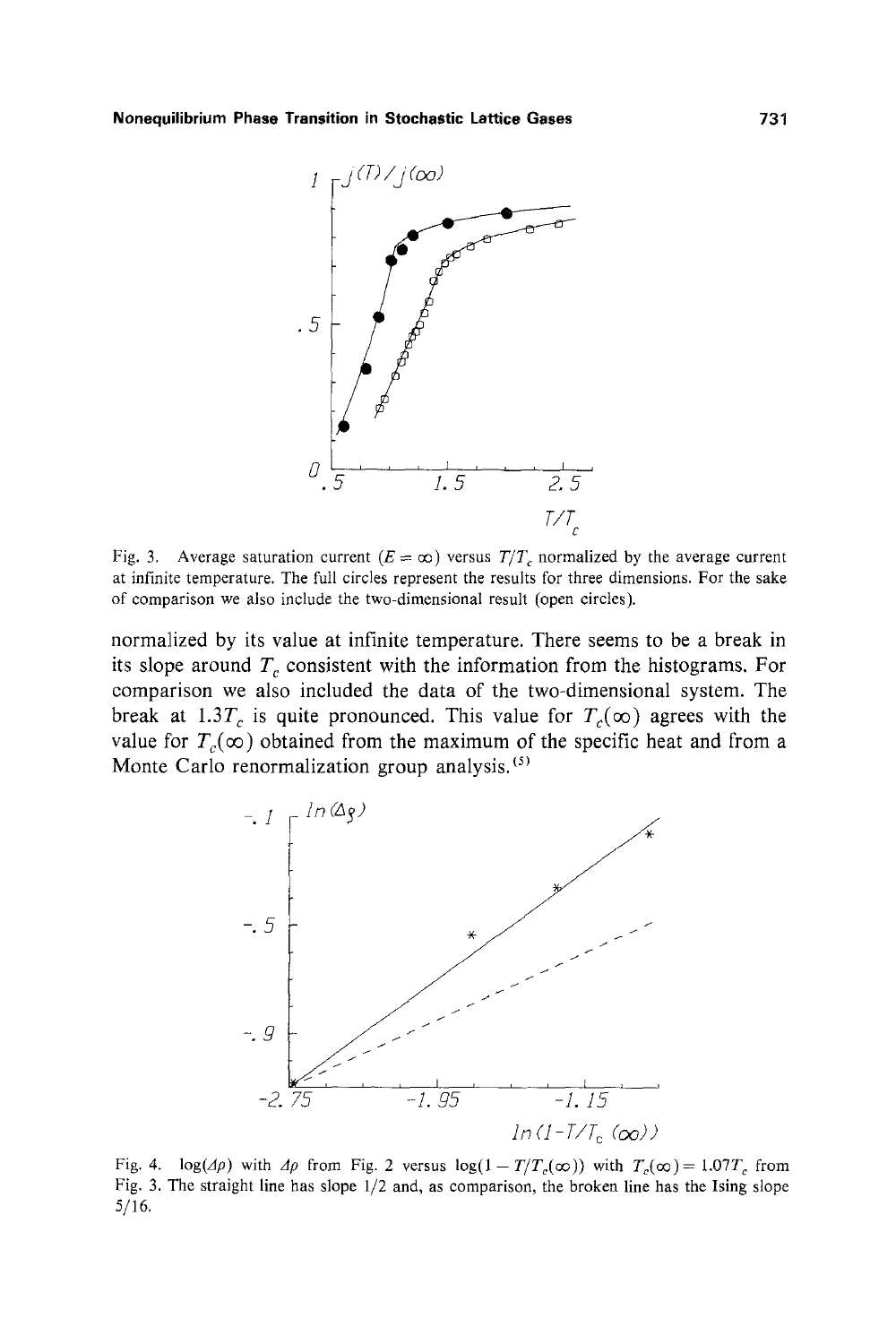

Fig. 5. Truncated nearest-neighbor correlation functions in the direction parallel to the field (full circles) and orthogonal to the field (open circles) versus  $T/T_c$  at  $E = \infty$ .

From the break in the slope of the saturation current we estimate  $T_c(\infty) \approx 1.07T_c$ . We use this value in a double logarithmic plot of  $\Delta \rho$  versus  $[T_c(\infty) - T]/T_c(\infty)$ ; cf. Fig. 4. The slope of this curve defines the critical exponent  $\beta$ . Our data are consistent with the mean field value  $\beta = 1/2$  but seen to rule out the Ising  $\beta = 5/16$ . This conclusion depends on the choice of  $T_c(\infty)$ . But we would have to go to  $T_c(\infty) = T_c$  to obtain consistency with the Ising  $\beta$ . While this is certainly possible the numerics are more consistent with mean field behavior.

We also studied the nearest-neighbor correlations; cf. Fig. 5. Since below  $T_c(\infty)$  the density in a column differs from 0.5, we truncate by the square of the average density in each column. The electric field suppresses any correlations in the field direction. In fact, in one dimension there would be no correlations at all. The horizontal nearest-neighbor correlations build up short-range order as one lowers the temperature.

### **3. CONCLUSIONS**

The main purpose of our simulation was to find out whether the phase transition found for a two-dimensional lattice gas subject to a constant external electric field persists in three dimensions. This is certainly the case. Qualitatively the transition in  $d = 2$  and 3 look alike. The shift in the critical temperature follows the prediction of van Beijeren and Schulman. We do not have enough data to pin down the precise nature of the transition. But our data are consistent with  $T_c(\infty) = 1.07T_c$  and  $\beta = 1/2$ . For a binary liquid